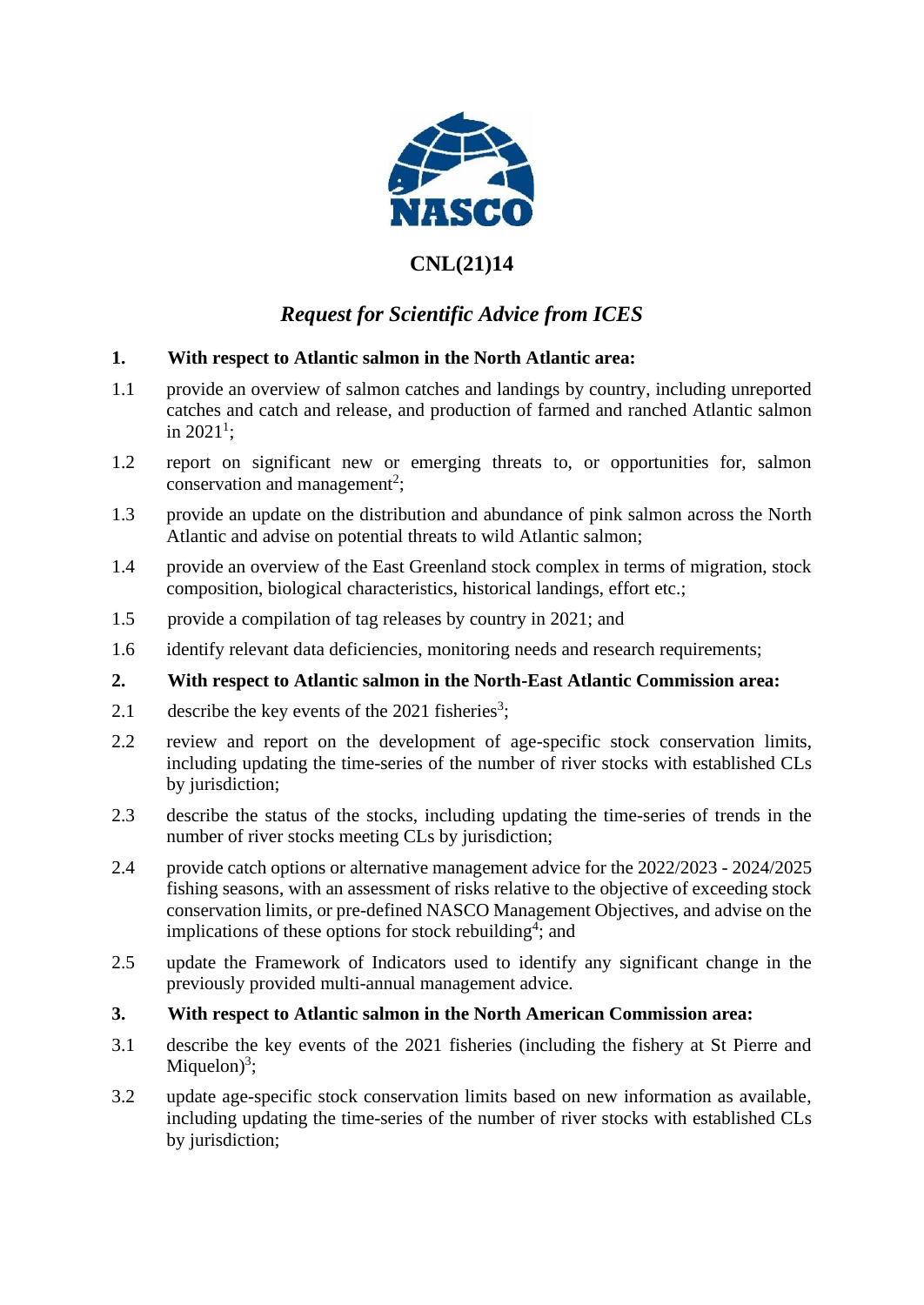- 3.3 describe the status of the stocks, including updating the time-series of trends in the number of river stocks meeting CLs by jurisdiction;
- 3.4 provide catch options or alternative management advice for 2022-2025 with an assessment of risks relative to the objective of exceeding stock conservation limits, or pre-defined NASCO Management Objectives, and advise on the implications of these options for stock rebuilding<sup>4</sup>; and
- 3.5 update the Framework of Indicators used to identify any significant change in the previously provided multi-annual management advice.

#### **4. With respect to Atlantic salmon in the West Greenland Commission area:**

- 4.1 describe the key events of the 2021 fisheries<sup>3</sup>;
- 4.2 describe the status of the stocks<sup>5</sup>;
- 4.3 provide catch options or alternative management advice for 2022-2024 with an assessment of risk relative to the objective of exceeding stock conservation limits, or pre-defined NASCO Management Objectives, and advise on the implications of these options for stock rebuilding<sup>4</sup>; and
- 4.4 update the Framework of Indicators used to identify any significant change in the previously provided multi-annual management advice.

#### *Notes:*

- *1. With regard to question 1.1, for the estimates of unreported catch the information provided should, where possible, indicate the location of the unreported catch in the following categories: in-river; estuarine; and coastal. Numbers of salmon caught and released in recreational fisheries should be provided.*
- *2. With regard to question 1.2, ICES is requested to include reports on any significant advances in understanding of the biology of Atlantic salmon that is pertinent to NASCO.*
- *3. In the responses to questions 2.1, 3.1 and 4.1, ICES is asked to provide details of catch, gear, effort, composition and origin of the catch and rates of exploitation. For homewater fisheries, the information provided should indicate the location of the catch in the following categories: in-river; estuarine; and coastal. Information on any other sources of fishing mortality for salmon is also requested*. *For 4.1, if any new surveys are conducted and reported to ICES, ICES should review the results and advise on the appropriateness of incorporating resulting estimates into the assessment process.*
- *4. In response to questions 2.4, 3.4 and 4.3, provide a detailed explanation and critical examination of any changes to the models used to provide catch advice and report on any developments in relation to incorporating environmental variables in these models. Also provide a detailed explanation and critical examination of any concerns with salmon data collected in 2021 which may affect the catch advice considering the restrictions on data collection programmes and fisheries due to the COVID 19 pandemic.*
- *5. In response to question 4.2, ICES is requested to provide a brief summary of the status of North American and North-East Atlantic salmon stocks. The detailed information on the status of these stocks should be provided in response to questions 2.3 and 3.3.*